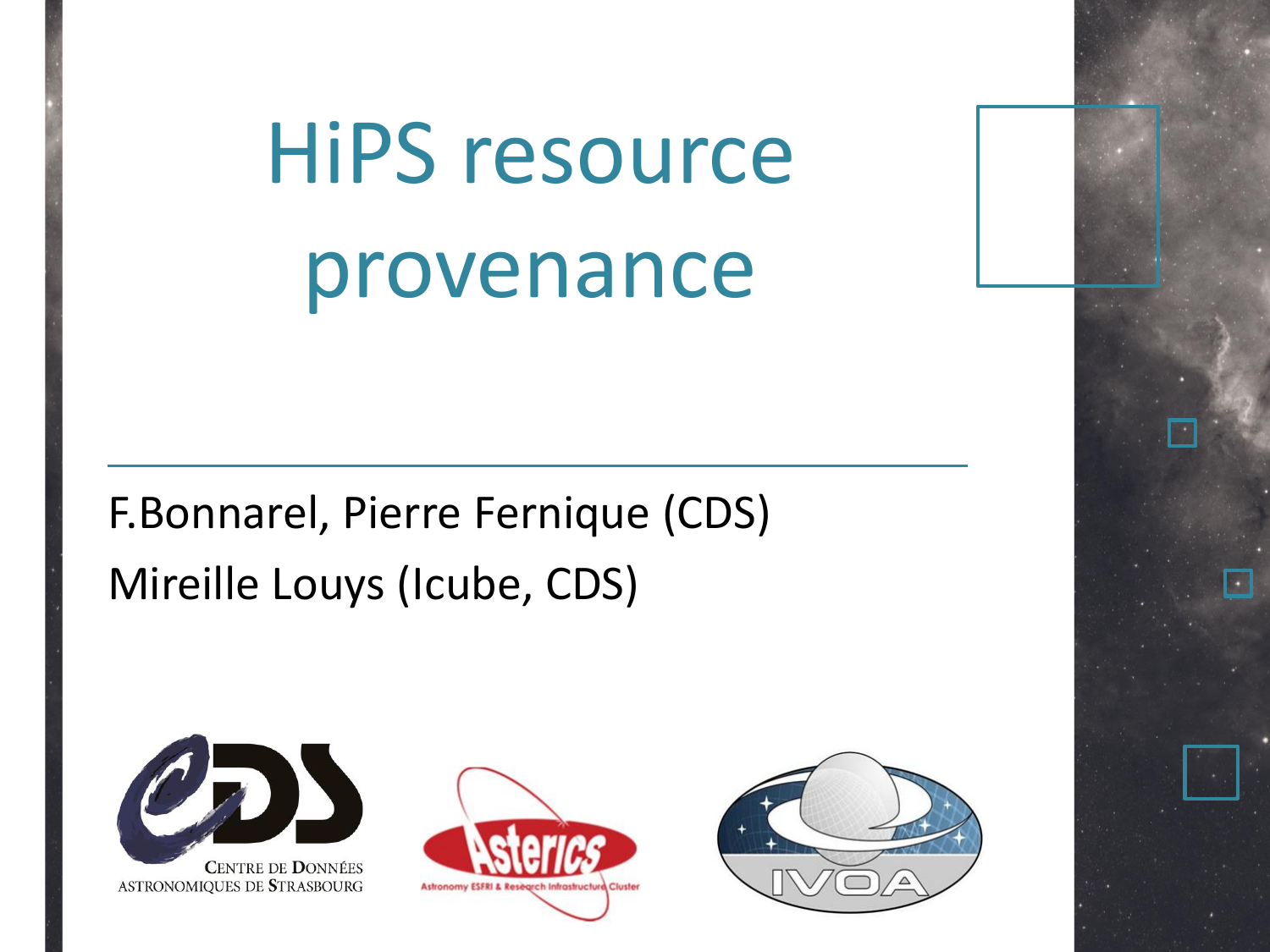# What is HiPS ? (Hierachical Progressive surveys)

- New All sky organisation of pixel data
	- Based on HEALPIX tesselation (projection of Sky on equal area pixels -tiles or diamonds)
	- Adaptative resolution from allsky to full original resolution based on storing of a hierarchy of tiles at different orders
	- Storing and organization based on a tree of including directories for each order
- HiPS is going to become an IVOA standard (Application WG)
- HiPS is a kind of « legacy level » or « very high data organization level » for observational data.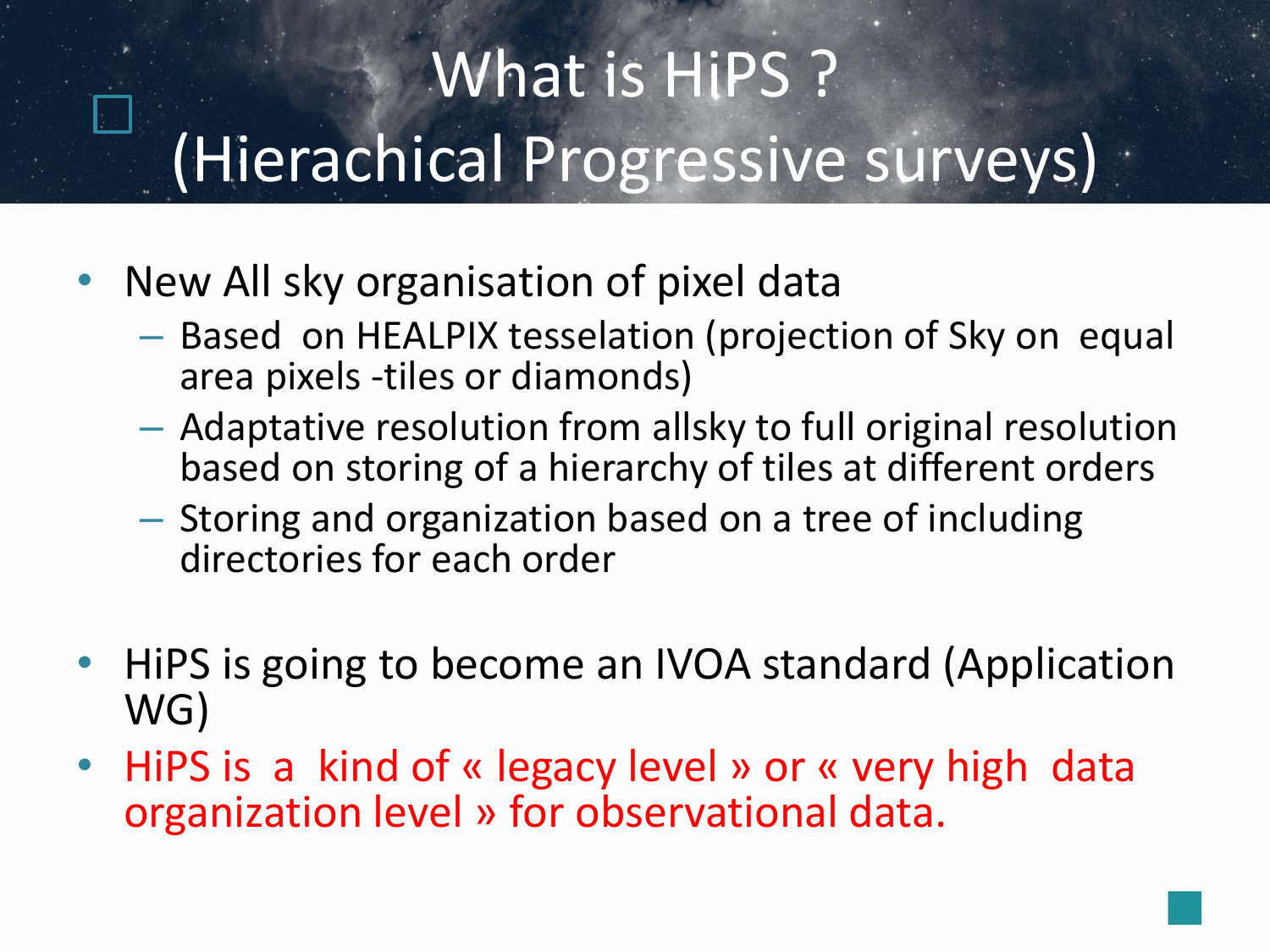### Generating HiPS from « original » reduced pixel data

- Can be done with Aladin in « hipsgen » mode
- Can be done by other software (have to respect the organization standard)
- Main method differences are due to value estimation in each cell
	- FIRST (NEAREST)
	- **MFAN**
	- **MEDIAN**
- Other parameters : in, out, border, fov, skyval, param, etc…. (about 50)
- Parameter file : a config file with a list of param=value statements
- Examples of commands:
	- java -jar Aladin.jar -hipsgen in=/MyImages bitpix=16 pixelCut="-1 100 log
	- java -jar Aladin.jar -hipsgen in=/MyImages –param=configFile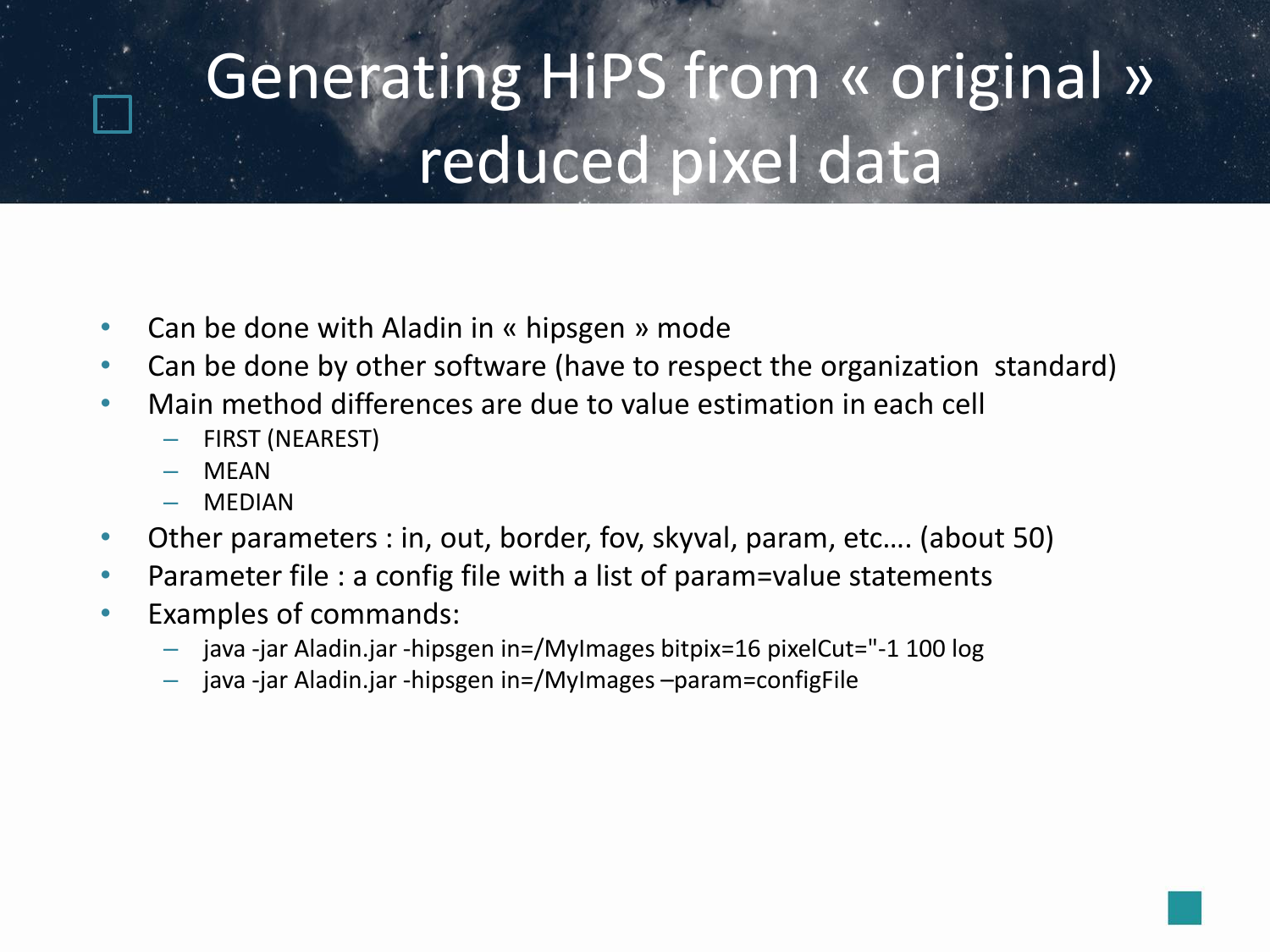# Original data: input HiPS images

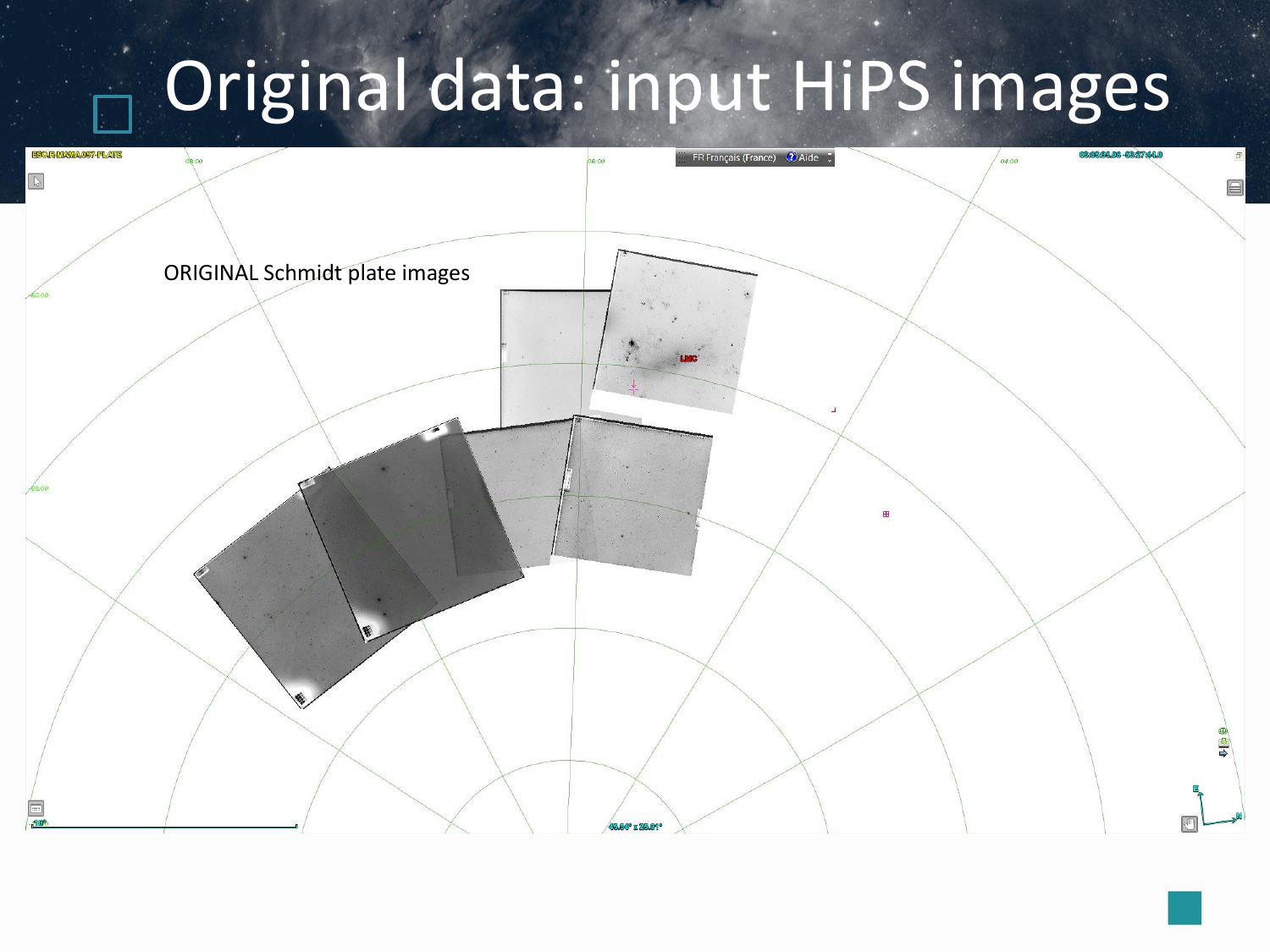#### SDSS HiPS allsky view

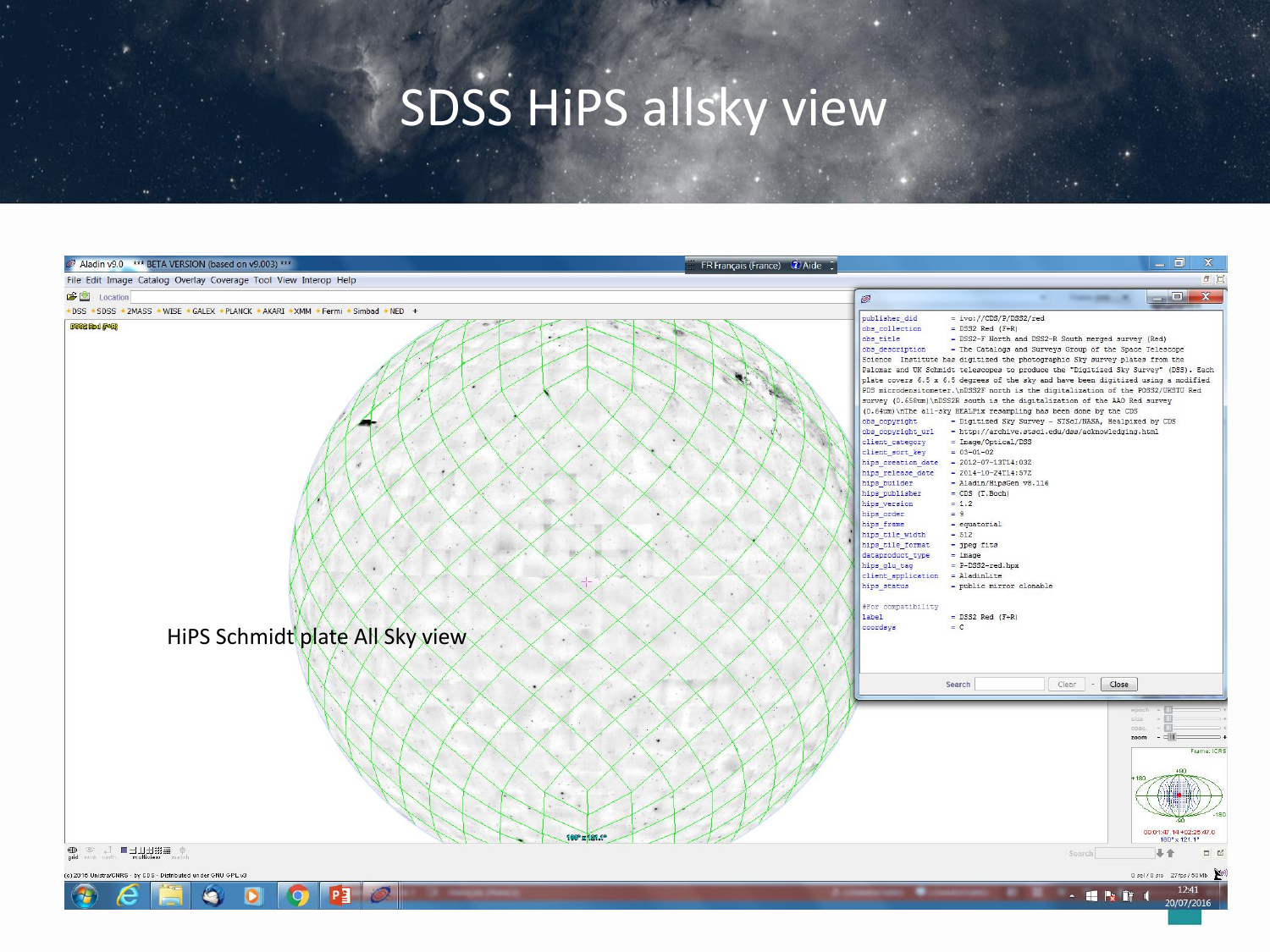

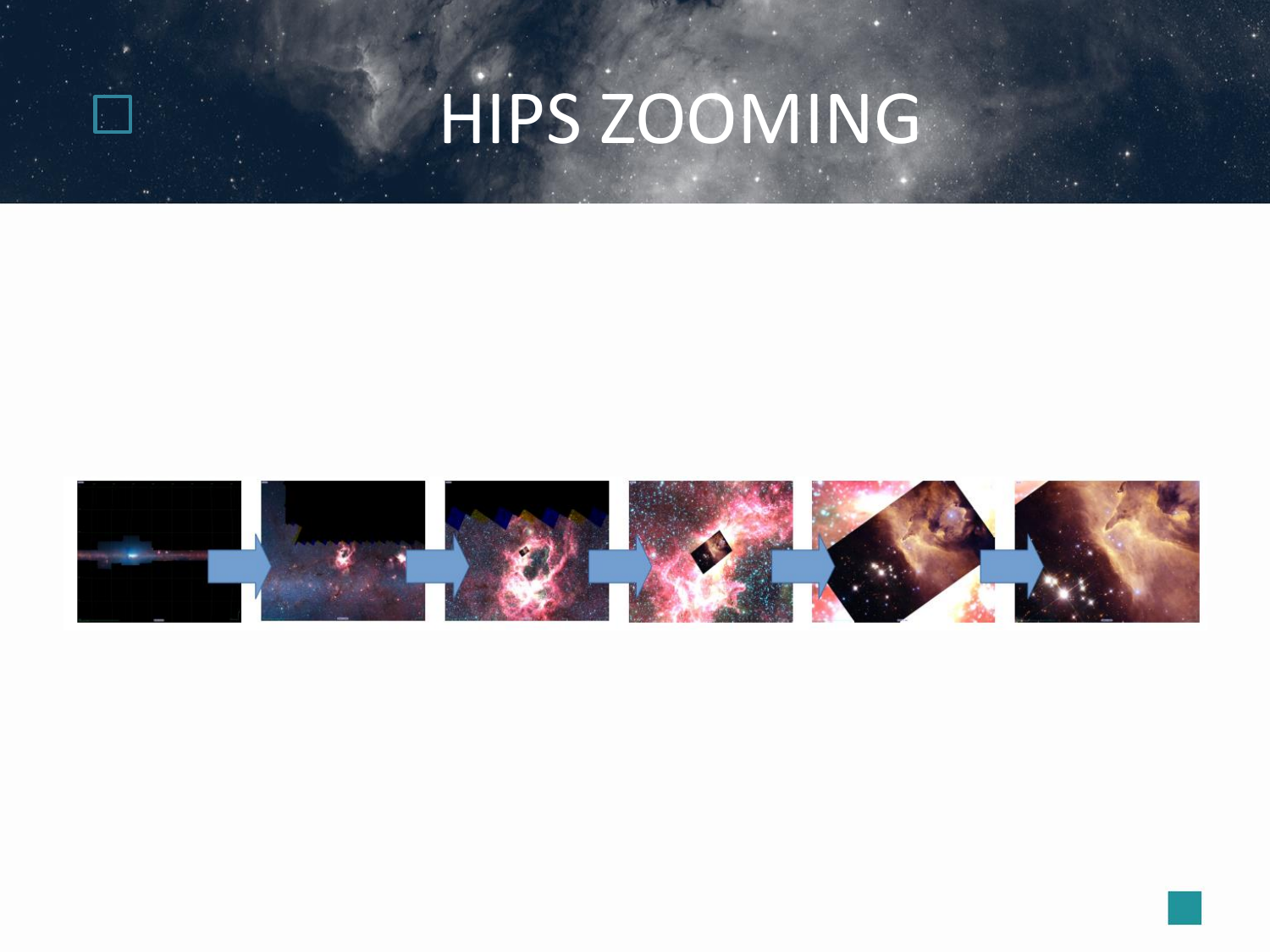## Provenance UML diagram

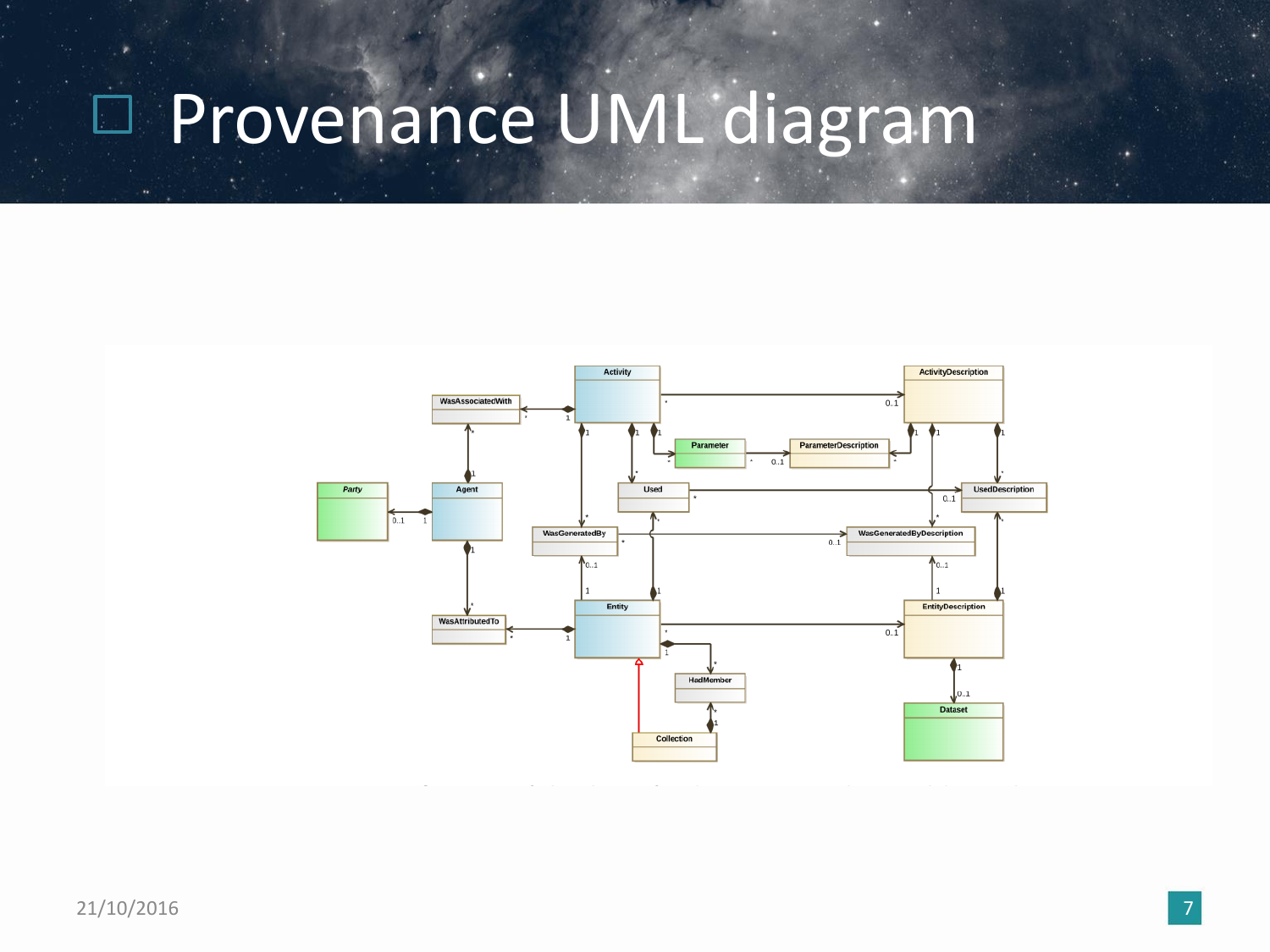#### The provenance of a HiPS dataset. **Motivation**

- HiPS comes with a « properties » file allowing to describe:
	- the HiPS generation from original dataset
	- some characterisation of the collection (see on slide 5).
- HiPS can be discovered via
	- Registry
	- Aladin
	- HiPSlists at some registered places
- So why do we really need a Provenance ?
	- A good testbed to see if Provenance is able to tackle processes far from the original use cases
	- Include HiPS generation description in more general discovery of datasets by provenance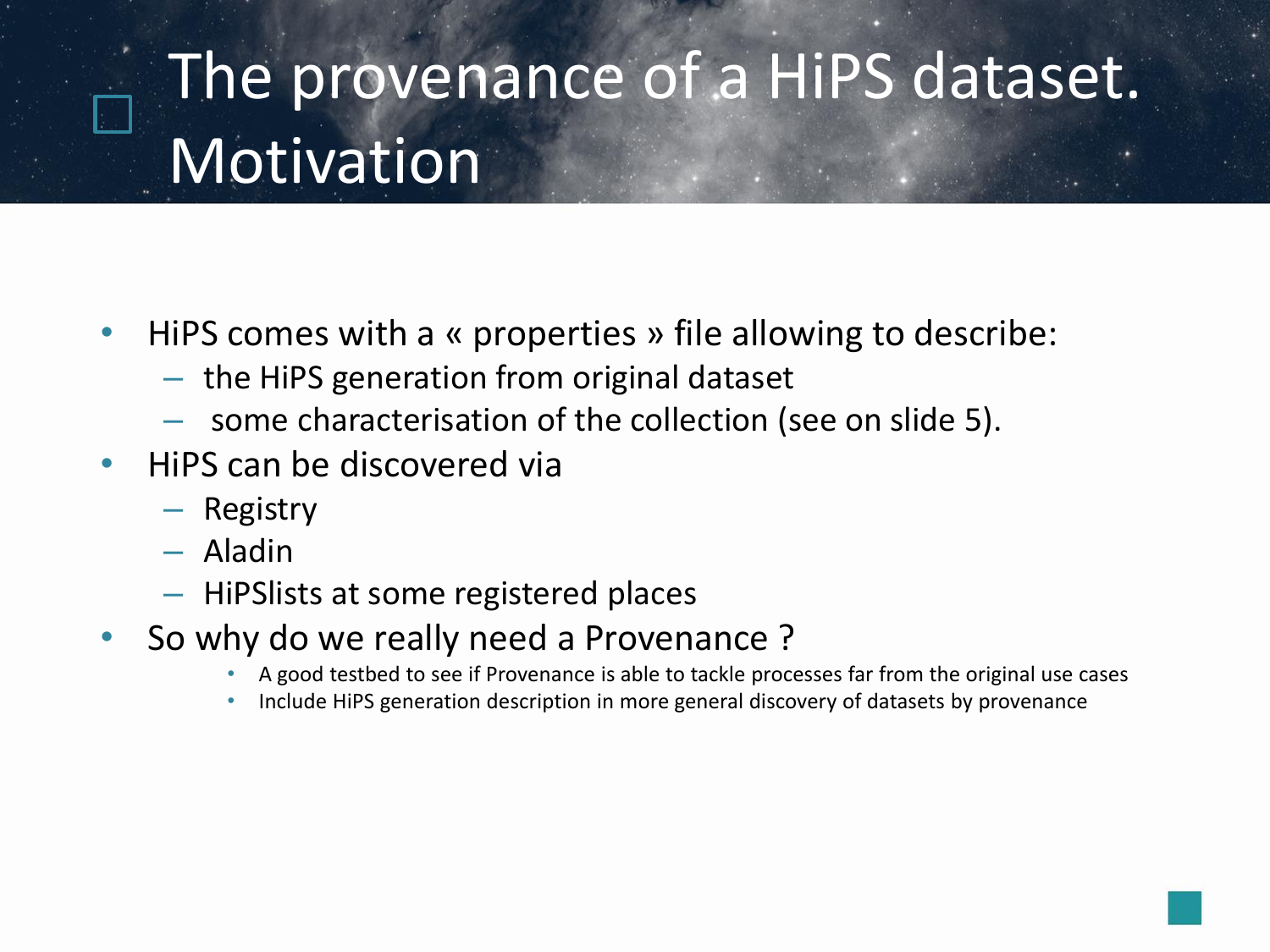```
• Entity ( ivo://CDS/P/MAMA/ESO-R, 
   [
  prov:Label = « ESO-R MAMA HIPS at CDS »,
  prov:type = « voprov:hips_pixels »,
  prov:description = « This is the HiPS version of ESO Schmidt survey digitized by Mama and processed by CDS »
  prov:description = « ivo://ivoa.net/std/HiPS »,
  hips:HiPS_properties = « http://cds.u-strasbg.fr/hips/p/mama/eso-r/properties.txt »
  ] )
```

```
• EntityDescription (« ivo://ivoa.net/std/HiPS »,
```

```
[
```

```
prov:Label = « HiPS generic description »,
```
prov:Description = « This is hook for the description of te HiPS data format and organization »,

voprov:URL = « [http://cds.u-strasbg.fr/hips/documentation](http://cds.u-strasbg.fr/HIPSdoculentation).html#structure »,

```
hips:Data_productype:= « voprov:hips_directory »,
```

```
hips:Level : 3
```
])

// Relationship

- WasAttributedTo(« ivo://CDS/P/MAMA/ESO-R », « ivo:cds », prov:role= « voprov:creator »)
- Agent( « ivo:://cds » ,[voprov:Name= « CDS »,voprov:contact = « question@astro.unistra.fr »])
- WasAttributedTo((« ivo://CDS/P/MAMA/ESO-R », « ivo:cds », prov:role= « voprov:creator »))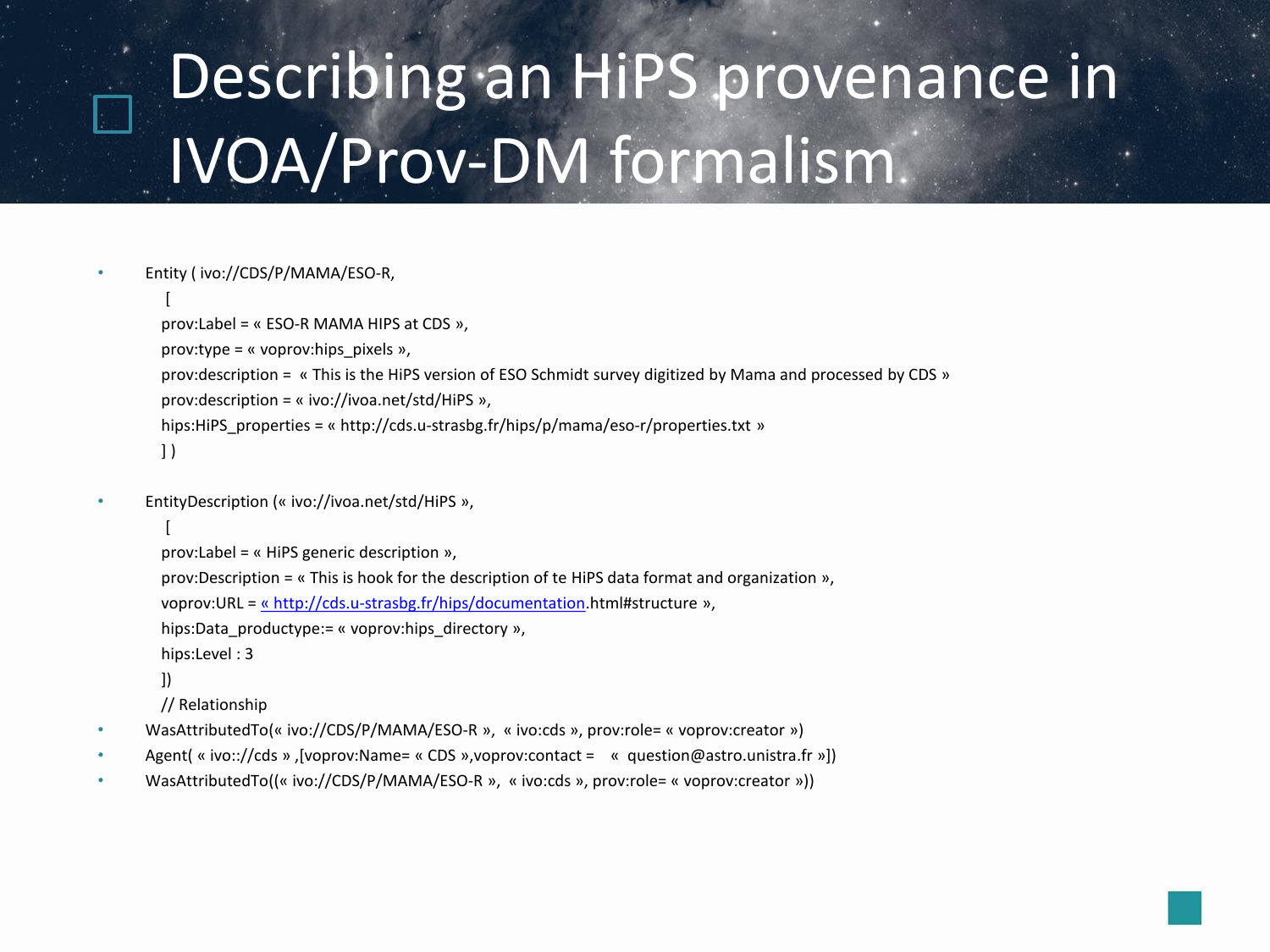```
• WasGeneratedBy (« ivo://CDS/P/MAMA/ESO-R », « EHG1 », prov:role = « hips:HiPSgeneration »)
```

```
• -> Activity(« EHG1 »,
```

```
[
Prov:Label = « ESO HiPS generation 1 »,
Prov:startTime = « 2016-07-18 »,
Prov:endTime = « 2016-07-20 »,
Voprov:Description = « this activity is final generation of HiPS for ESO Mama survey »,
Voprov:Description= « HipsgenM » 
])
```

```
• ActivityDescription (« HipsgenM »,
```

```
• [
```

```
Prov:Label = « HiPS Generation MEAN »,
Prov:Type = « HiPSgen »,
voprov:Subtype= « HiPS_MEAN »
voprov:docuLink = « http://cds.u-strasbg.fr/HiPSGEN-Documentation »
```
- WasAttributedTo(« EHG1 », « Buga », voprov:role=voprov:operator)
- Agent ( « buga », [name = « Mihaela Buga », contact= « buga@astro.unistra.fr » ])
- WasAttributedTo(« EHG1 », « ivo://CDS », prov:role=« voprov:creator »)
- •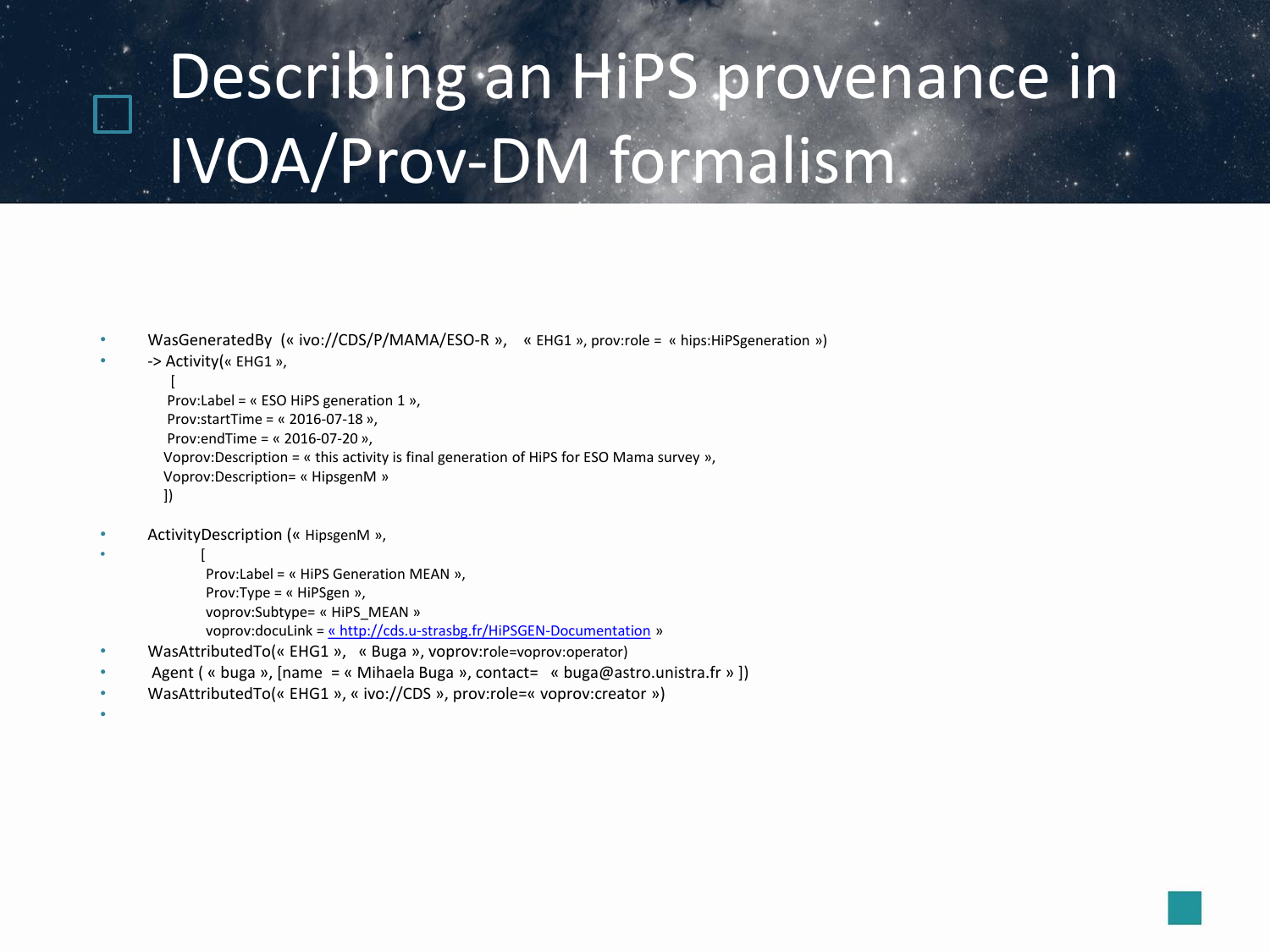- Used (« EHG1 », « ivo://obspm/gepi/ESO-MAMA », Prov:Role = « hips:OriginalData »)
- -> Entity(« ivo://obspm/gepi/ESO-MAMA »,

```
• [
```

```
Prov:Label:=« ESO-R Survey Mama GEPI »,
Prov:Type = collection,
Prov:Description = « This is the ESO Schmidt survey collection digitized by MAMA at CAI curated byGEPI »,
Prov:Description= « http://ivoa.net/semantics/datacollection/images »,
Prov:url = « http//obspm.fr/gepi/ESOR-MAMA »
       ])
```
• EntityDescription (« ivo://ivoa.net/std/prov/datacollection/images »,

```
• [ 
          Prov:Label= « Image collection »
          hips:Dataproduct_type = image
          Hips:Level= 2
           ])
```
- WasAttributedTo(« ivo://obspm/gepi/ESO-MAMA », « Guibert »,prov:Role =« author »)
- Agent(« Guibert », voprov:name = « Jean Guibert », voprov:contact= « guibert@obspm.fr »)
- WasAttributedTo((« ivo://obspm/gepi/ESO-MAMA », « ivoident://obspm/gepî », prov:Role=« curator »)
- Agent (« ivo://obspm/gepi, [ Voprov:name=« GEPI », contact: « lesidaner@obspm.fr »]) WasAttributedTo:(« ivo://obspm/gepi/ESO-MAMA », « ivo://obspm/cai »,prov:Role= « Creator »)

```
Agent:(« ivoident: ivo://obspm/cai »,[voprov:name= « centre analyse des images », voprov:contact=« lesidaner@obspm.fr »)
```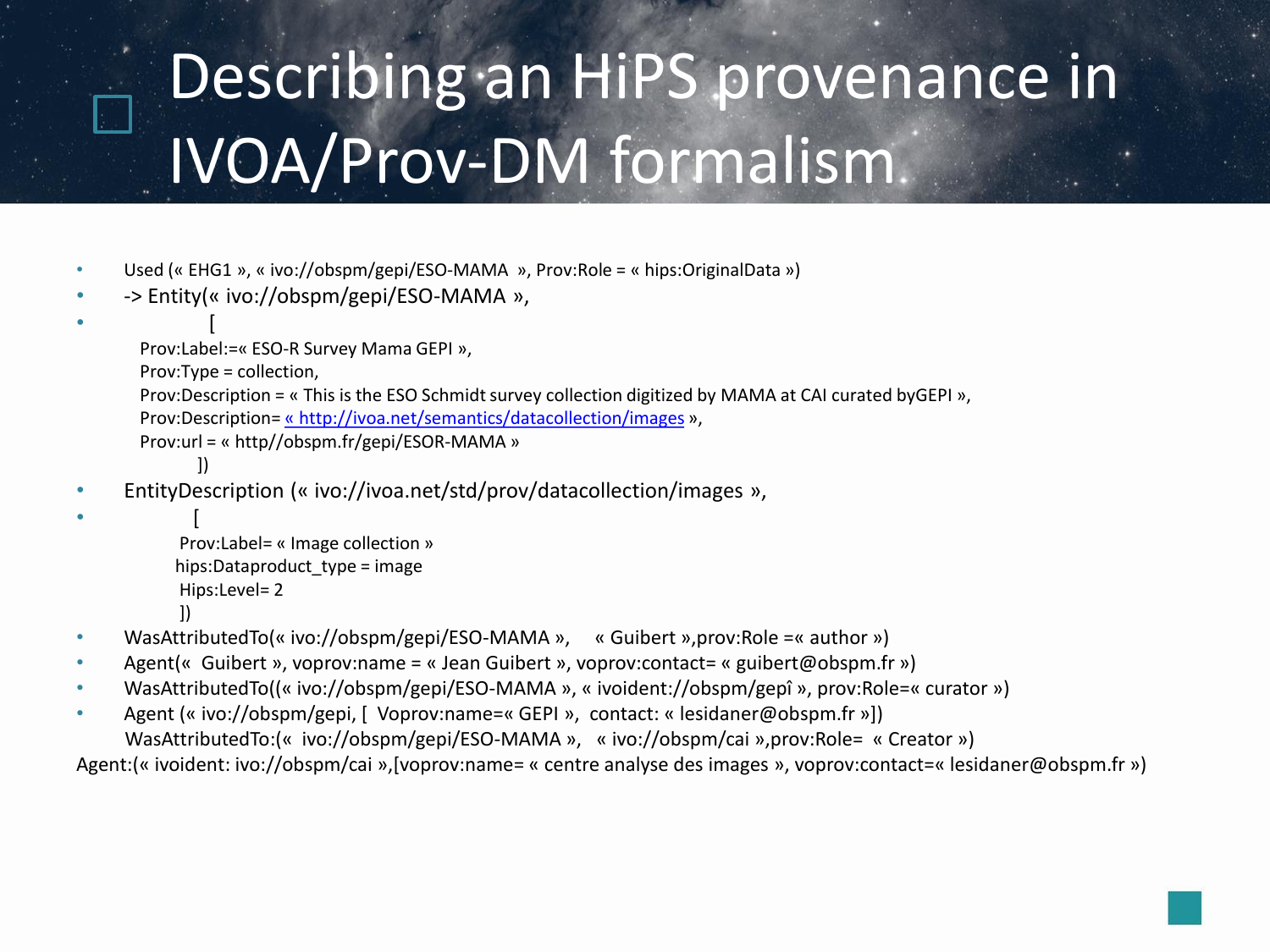### Questions/Work to do

- A lot of questions:
	- Do we have all what we need: types ? Subtypes ? Roles ? Additional attributes ? Software Versions ?
	- Check validity/interest with HiPS developpers
		- They Want to know if they can pick up some prov concepts for HiPS properties (see next slides)
	- Write other serialization (PROV-JSON, PROV-XML or PROV-VOTABLE) and Diagram
	- Use case Integrated In the Working draft ?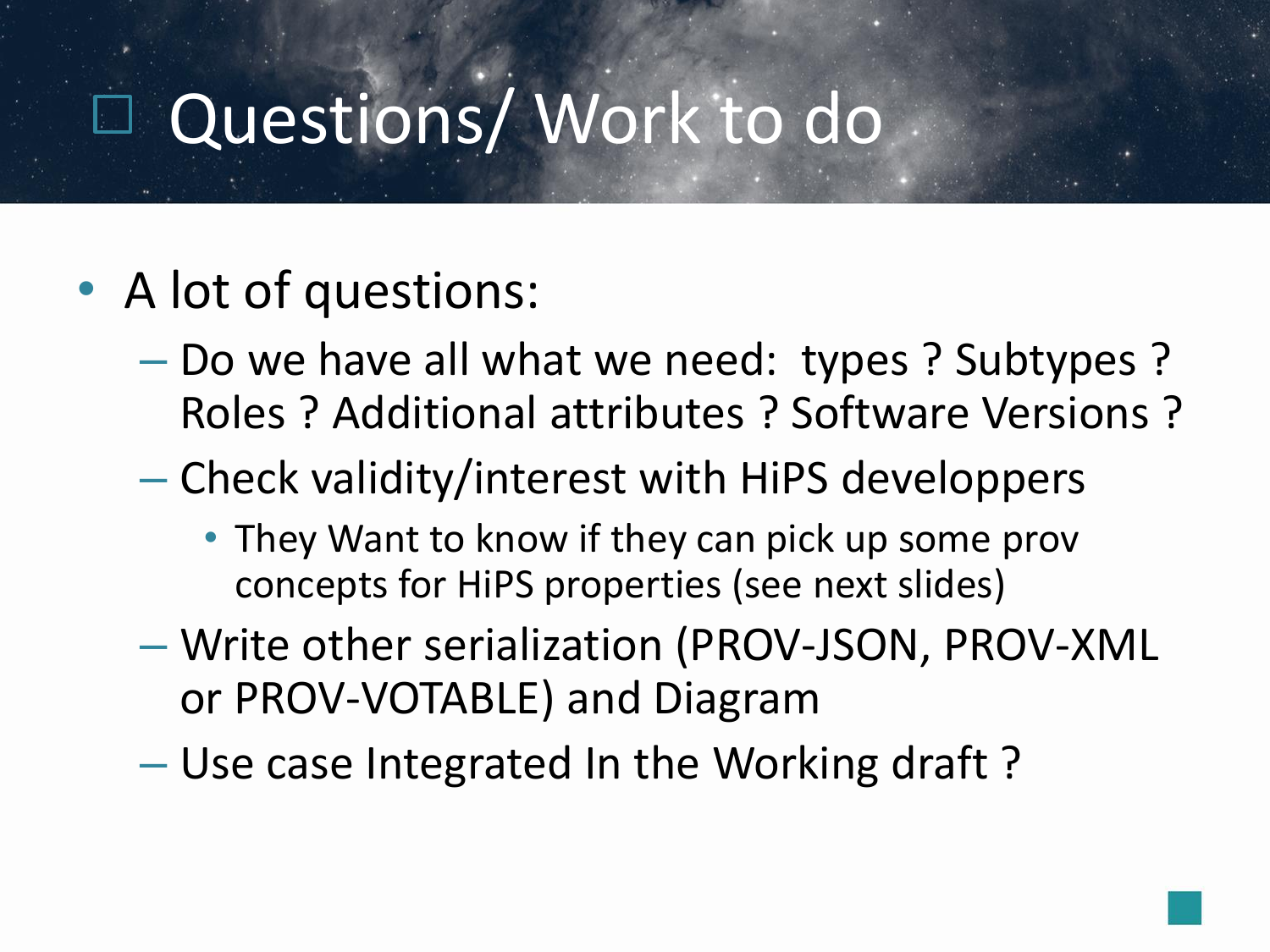#### New proposed hips provenance properties

- Hips\_prov\_creator :
- Hips prov creator contact
- Hips prov operator :
- Hips prov activitysubtype
- Hips prov activitystop
- Hips prov activitystart = hips creation date
- Hips prov level
- Hips prov parameterset
- Hips prov mask